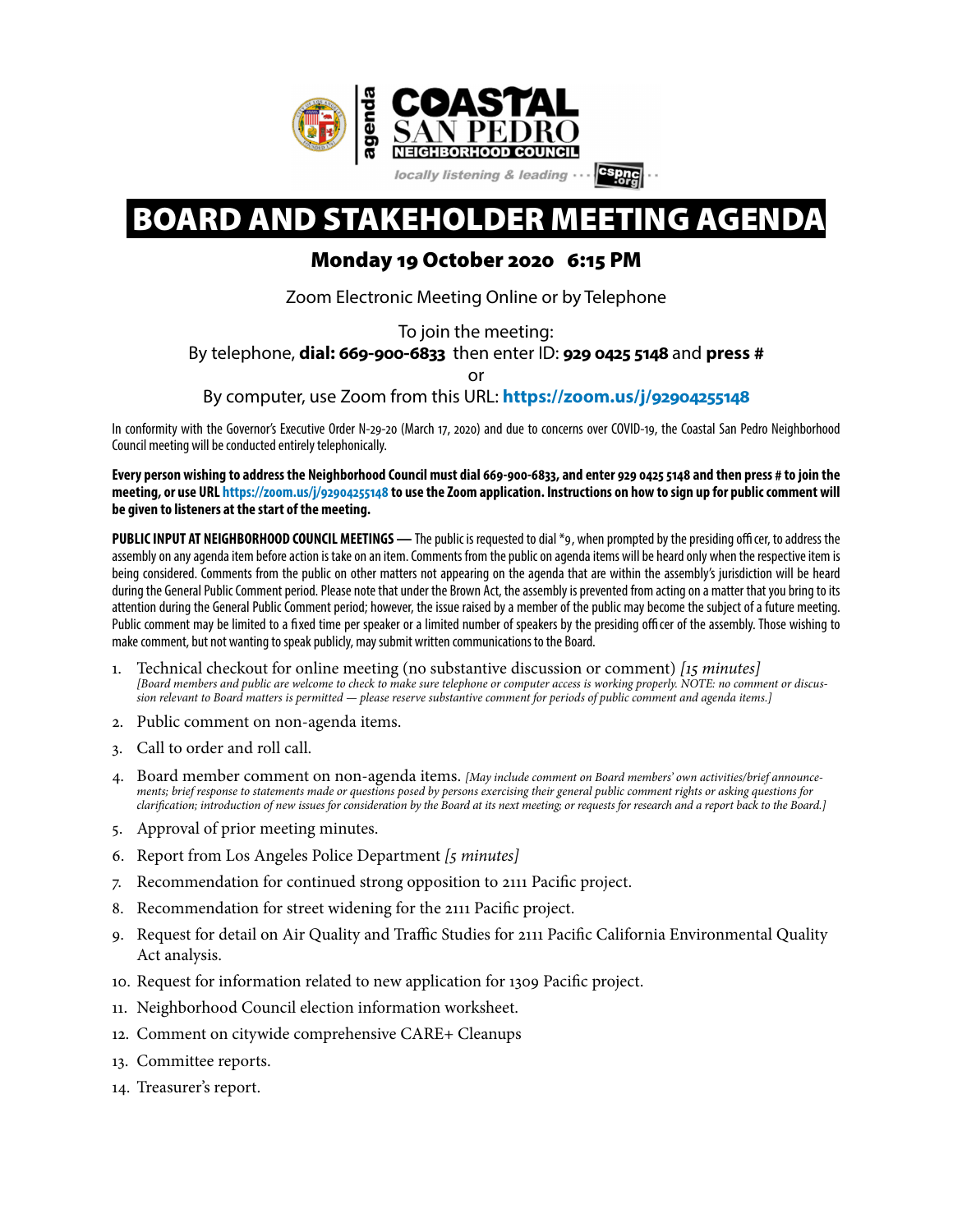### *Budget and Finance (Consent Calendar)*

- 15. Approval of Monthly Expenditure Reports for September.
- 16. Approval of Monthly Expenses, including approval of Treasurer's payment of all recurring Neighborhood Council expenses including (but not limited to) Lloyd Staffing, The Mailroom, Angels Gate Cultural Center meeting expenses, vendor(s) for meeting refreshments, and office supplies.
- 17. Approval of funding requests received from committees: Homelessness Committee
- 18. Appointments of committee officers, committee members, and Board representatives.
- 19. Announcements.
- 20. Public comment on non-agenda items.
- 21. Adjournment.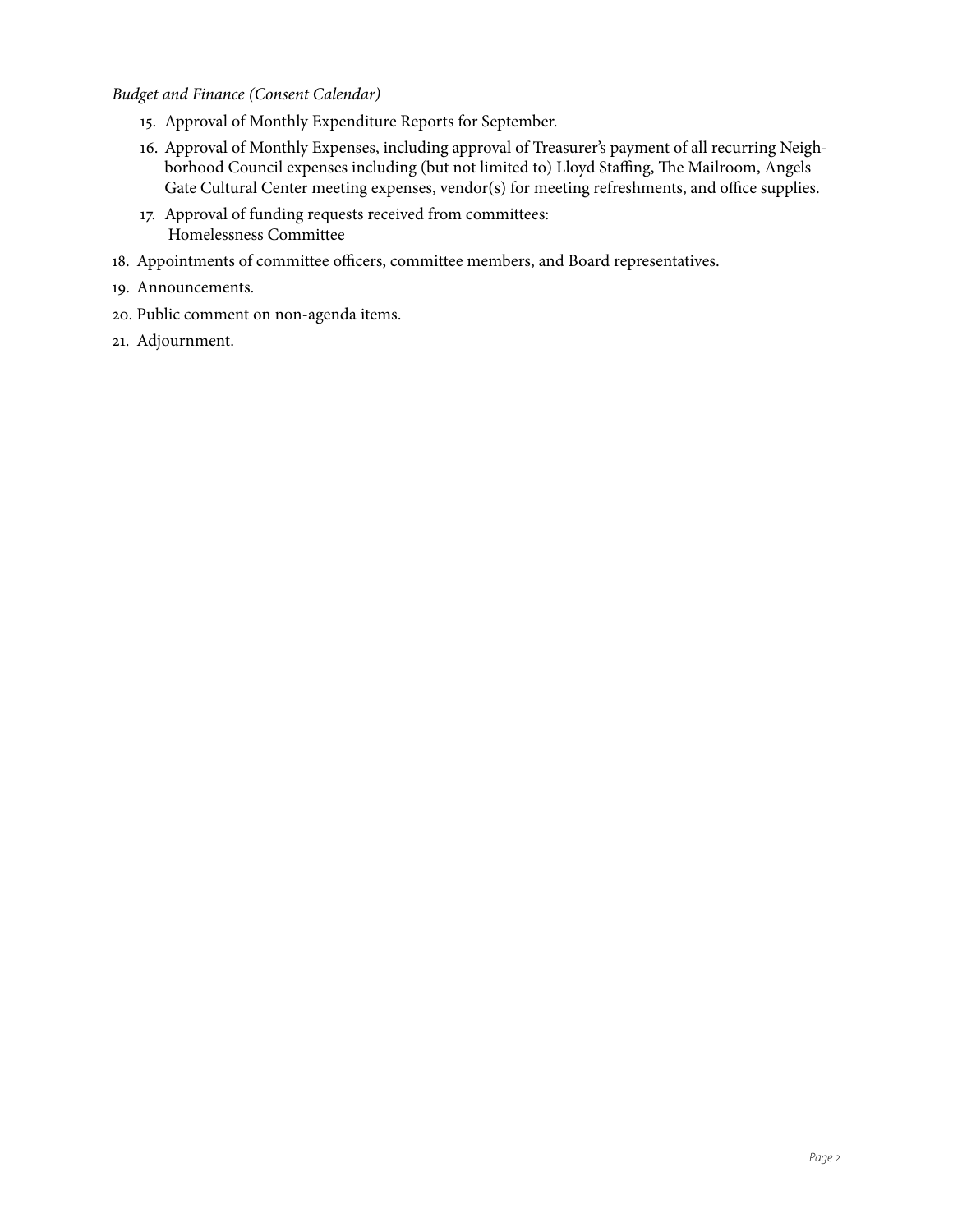## **7. Recommendation for continued strong opposition to 2111 Pacifc project.**

### *Land Use and Planning Committee*

*Whereas* the Coastal San Pedro Neighborhood Council (CSPNC) passed a motion on November 18, 2019, which was sent to the Department of City Planning and the Council Office, recommending denial of the project for 2111 Pacifc, as proposed, but offering support if:

- the project provides one parking space for each bedroom
- the project is limited to three stories not exceeding 30 feet
- the affordable housing for the project is increased to 24 units
- the project is LEED certifed
- the project incorporates native plants into the landscape plan as per the San Pedro Urban Greening Plan
- the design for the project is changed to a building design that would be compatible with the surrounding neighborhood (as opposed to being similar to comparable projects downtown);

*Whereas* none of the conditions under which the CSPNC would offer support of the project have been addressed;

*Whereas* a City hearing notice has been issued for a new hearing of the project on October 28, 2020 that includes some modifcations to the original project;

*Whereas* the applicant has added only 9 parking spaces, which is insufficient because the project is not on a major public transit line and does not qualify for Transit Oriented Communities (TOC) status due to insufficient public transportation;

*Whereas* the retail space has been reduced;

*Whereas* the applicant has added a request to waive the loading area requirement, which would cause further congestion on the street and hazards to pedestrians;

*Whereas* the applicant has added a requested entitlement/action, pursuant to LAMC Section 11.5.14.D.5, for a Redevelopment Plan Project Compliance to permit a residential mixed-use development in a Commercial Area in the Pacifc Corridor Redevelopment Plan;

*Whereas* the applicant for 2111 Pacifc has not provided the information requested by the Chair of the CSPNC Planning, Land Use and Transportation Committee regarding the differences in the project description and entitlement requests heard on March 12, 2020 vs. the project description and entitlement requests to be heard on October 28, 2020;

*Whereas* a Categorical Exemption from the California Environmental Quality Act (CEQA) must be denied because the project is not "consistent with the applicable general plan designation and all applicable general plan policies as well as with applicable zoning designation and regulations;"

*Whereas* a Categorical Exemption from CEQA must also be denied because the developer is "piecemealing" the cumulative impacts analyses: their two Pacifc Corridor projects are being processed simultaneously, encompassing a whole action, and they must be reviewed as a package; and

*Whereas* a Categorical Exemption from CEQA must also be denied because due to San Pedro's overwhelming and well-documented Port-related environmental hazards there are "unusual circumstances" creating the reasonable possibility of signifcant effects;

T*erefore be it Resolved, that* the Coastal San Pedro Neighborhood Council affirms its strong opposition to the project as revised and requests Council Office support of our opposition.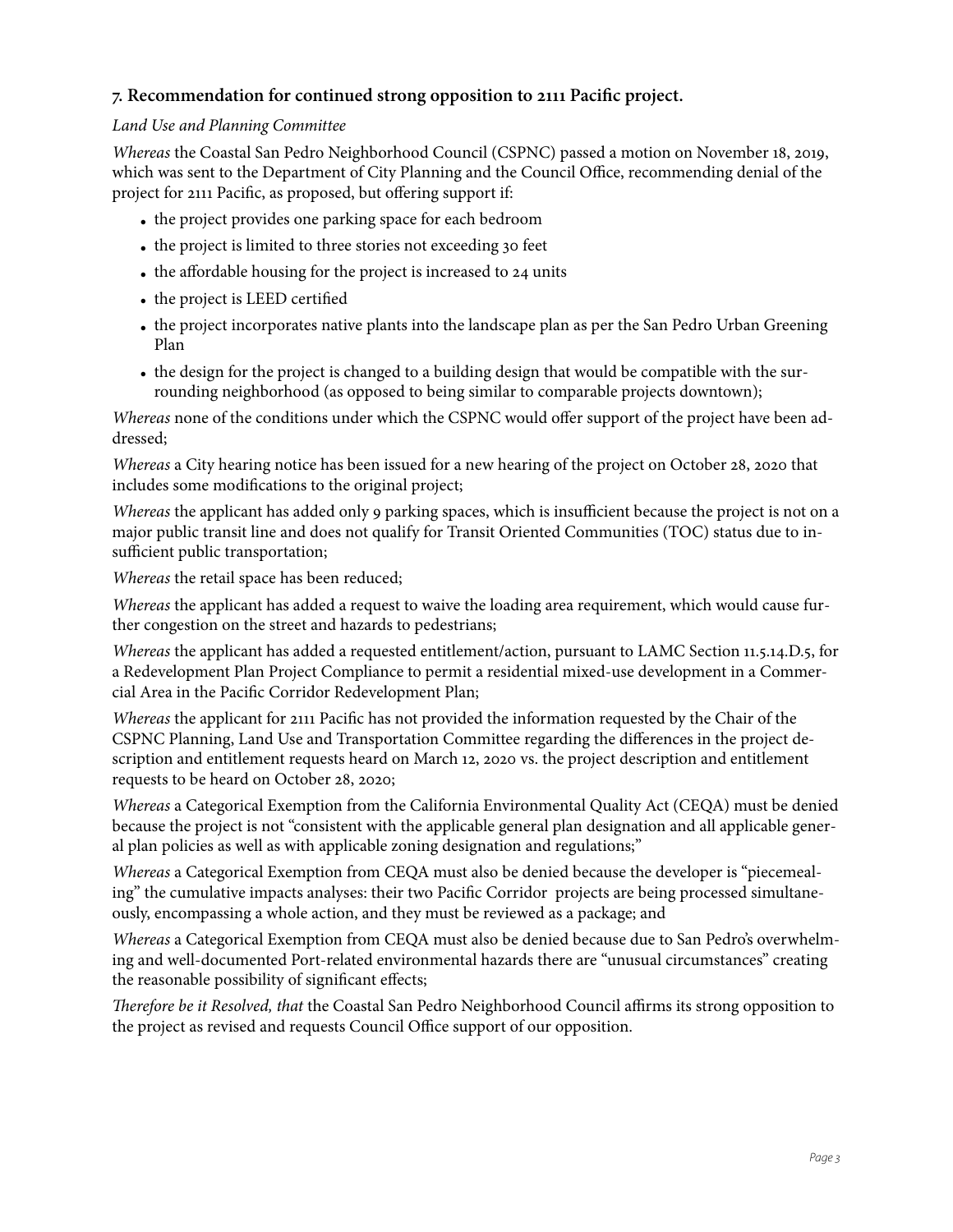## **8. Recommendation for street widening for the 2111 Pacifc project.**

### *Land Use and Planning Committee*

*Whereas* the proposed project at 2111 Pacifc is within the City's high injury network;

*Whereas* street widening would be required at the intersection of 22nd and Pacifc in order to mitigate the substandard traffic conditions and the unsafe bus turning radius;

*Whereas* any street widening would impact the overall square footage of the project;

T*erefore be it Resolved, that* the Coastal San Pedro Neighborhood Council asks that the Bureau of Engineering and the Department of Transportation require street widening at this location in the event the project is approved.

## **9. Request for detail on Air Quality and Traffic Studies for 2111 Pacifc California Environmental Quality Act analysis.**

## *Land Use and Planning Committee*

*Whereas* the applicant and the City have not provided the detailed information necessary in order to adequately perform the air quality and traffic studies for purposes of California Environmental Quality Act (CEQA) analysis, and the information on cubic yards of grading, required for environmental assessment, has actually been removed from the project description in the new hearing notice;

T*erefore be it Resolved, that* the Coastal San Pedro Neighborhood Council urges City Planning to require that the applicant provide the detailed information for grading, soil export and hauling routes and update the air quality and traffic studies for the required environmental assessment.

## **10. Request for information related to new application for 1309 Pacifc project.**

## *Land Use and Planning Committee*

*Whereas* a new application was fled on August 25, 2020 for the project at 1309 Pacifc that states "proposed mixed use development in the commercial designated area of the Pacifc Corridor Redevelopment Plan Area";

*Whereas* the detail of the new application submitted for the project refers to the project as both mixed use and residential;

*Whereas* without a clear, correct defnition of the project and which entitlements are being requested, the planning process, including the pending appeal to the City Council, must be put on hold until the project description is clarifed;

T*erefore be it Resolved, that* the Coastal San Pedro Neighborhood Council requests, by no later than October 26, 2020:

- 1. all detailed information and documents reviewed by City Planning in conjunction with the new application, including documents showing review and compliance with the Pacifc Corridor Redevelopment Plan requirements,
- 2. all information and written documentation on changes, if any, to the long-standing Redevelopment Plan compliance process, and
- 3. confrmation that while the Pacifc Corridor Redevelopment Plan, the San Pedro Community Plan, and the San Pedro Community Plan Implementation Overlay District have been designed to work synergistically for the good of the community, when one is more restrictive that the others, the more restrictive plan governs, and
- 4. an explanation and clarifcation, along with a correction of all hearing notices and application documents, regarding whether the project is mixed use or residential.

*Council* f*le* 20*-*0680*.*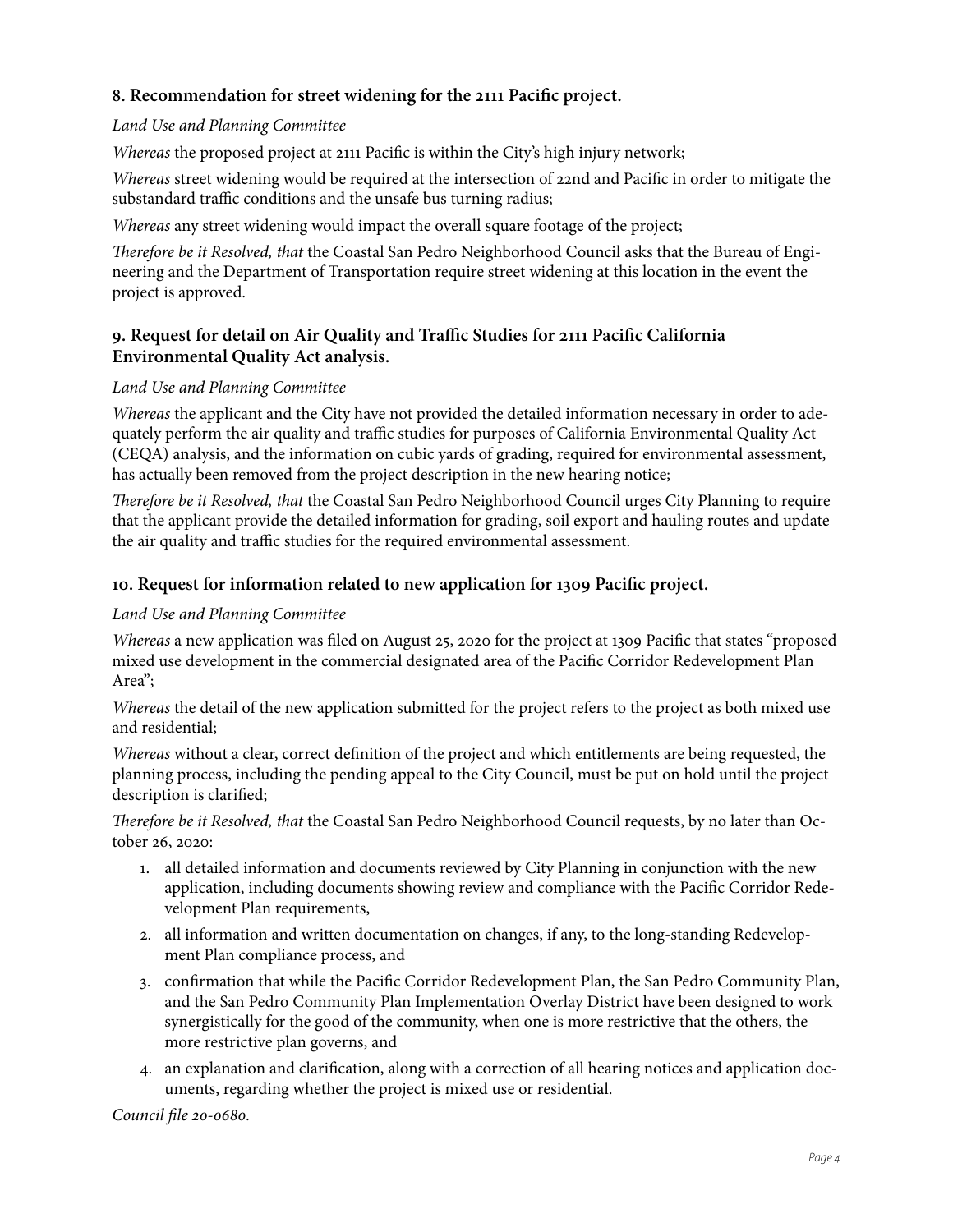## **11. Neighborhood council election information worksheet**

*Resolved,* the Coastal San Pedro Neighborhood Council approves and submits the attached Election Information Worksheet for the upcoming 2021 Neighborhood Council elections.

#### **12. Comment on citywide comprehensive CARE+ Cleanups**

*Whereas,* comprehensive CARE+ Cleanups citywide may pose a transmission risk of COVID-19 through homeless populations;

*Resolved,* an expansion of the comprehensive cleanup program must take into account the situation involving the current COVID-19 pandemic and the potential negative effect on homeless populations these cleanups may pose.

*Council File* 20*-*0147*.* 

### **17. Committee funding request**

*Homelessness Committee* 

APPROVAL FOR EVENT and FUNDING REQUEST

*Event:* San Pedro Site Deployment Coordinator for 2021 Greater Los Angeles Homeless Street Count (LAHSA)

*Date:* January 20, 2021/January 21, 2021

*Time:* 6 pm to Midnight or 1 am

*Funding Request:* Not to Exceed \$500

*Event Description:* In January 2021, thousands of Los Angeles County residents will volunteer to help count their neighbors experiencing homelessness as part of the Greater Los Angeles Homeless Count. Coordinated by the Los Angles Homeless Services Authority (LAHSA), the count provides a critical picture of trends, progress, scope of community members experiencing homelessness within the Los Angeles Continuum of Care (COC). The Deployment Site Coordinator for San Pedro will work under LAHSA to coordinate up to 22 teams of people (approximately 80 volunteers) whom will drive into neighborhoods in San Pedro with the intent of counting homeless individuals living on the street and in cars.

Projected Expenses:

PA (Sound/Microphone/Tables Set up and Tear Down Printing (Maps and Event Signage) Room Rental for The Plaza at Cabrillo Marina Bottled Water (if allowed)